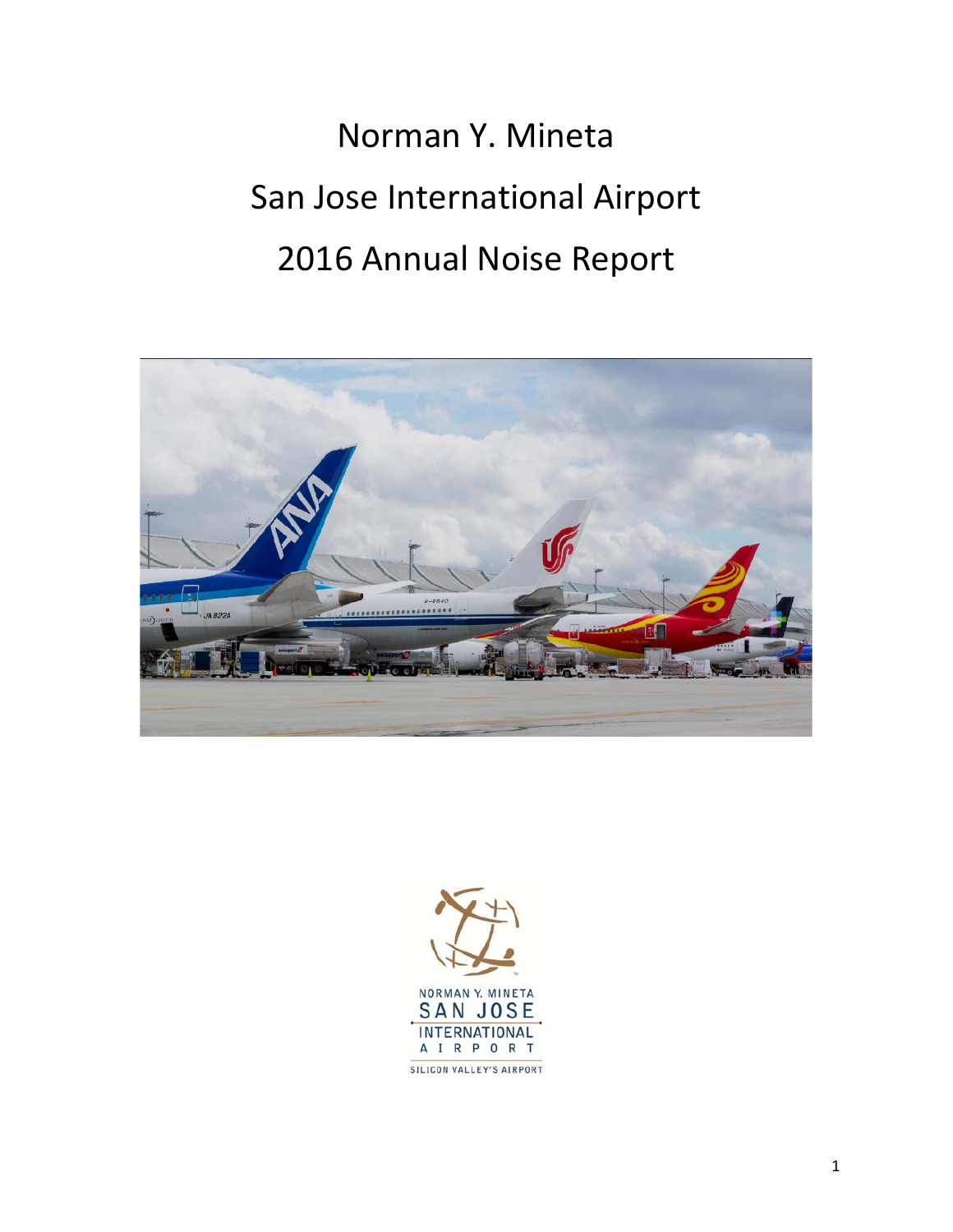# Annual Noise Report for Norman Y. Mineta San José International Airport

# **Introduction and Purpose**

The purpose of this annual report is to communicate the efforts undertaken by The City of San Jose (the City) and Norman Y. Mineta San José International Airport (SJC or Airport) to minimize the Airport's noise impact on the surrounding communities. The report contains an explanation of the curfew and violation process, as well as a summary of records for the calendar year detailing the number and type of curfew violations.

# **Operational Restrictions and the Curfew**

San Jose Municipal Code (SJMC) Chapter 25 details the local ordinances related to airport‐related noise and the Airport curfew, including the definitions and details of the airport curfew. The curfew is defined as "…a time use restriction that limits the hours in which the city will allow certain aircraft operations to be conducted and that prohibits the scheduling and operation of certain aircraft operations at the airport during curfew hours."

The weight‐based curfew for the Airport was originally formulated in 1984 with subsequent revisions to a noise-based curfew in 2003. The revisions also allowed for monetary fines for curfew violations and included the newer business jet aircraft.

The noise-based curfew restricts flight activity into and out of the Airport between the hours of 11:30 PM and 6:30 AM for aircraft operations by aircraft with FAA certified and published noise impacts greater than 89.0 dB.

Responsibility for monitoring and managing the airport noise and curfew programs at SJC falls on the City's Airport Operations Division.

# **Types of Curfew Violations**

Any aircraft operation with a noise impact greater than 89 dB, and not on the grandfathered list of authorized aircraft, that utilize the Airport between the hours of 11:30 PM and 6:30 AM is defined as a non‐compliant operation. A non‐compliant operation is then further defined as being either an intrusion or a violation. An intrusion is defined as a non‐compliant operation that was documented to occur during curfew hours due to circumstances outside of the aircraft operators' control (e.g. air traffic control delays or weather delays). A violation is defined as a non‐compliant operation that did not have acceptable documentation justifying the operation to occur during curfew hours.

In order for a non‐compliant operation to be categorized as an intrusion rather than a violation, the operator must communicate the extenuating circumstances to the Airport. If those circumstances are accepted by the Airport, the operation will be categorized as an intrusion and no fine will be levied. Fines for non-compliant violations are \$2,500 per occurrence.

In addition to take off and landing restrictions at the Airport, the Airport Operations staff also limit maintenance and engine run‐ups during the curfew hours to help limit the noise generated during curfew hours. If an aircraft operator must perform engine maintenance run‐ups to prepare for a 6:30 AM flight, Airport Operations will move the aircraft to the north end of the airfield and away from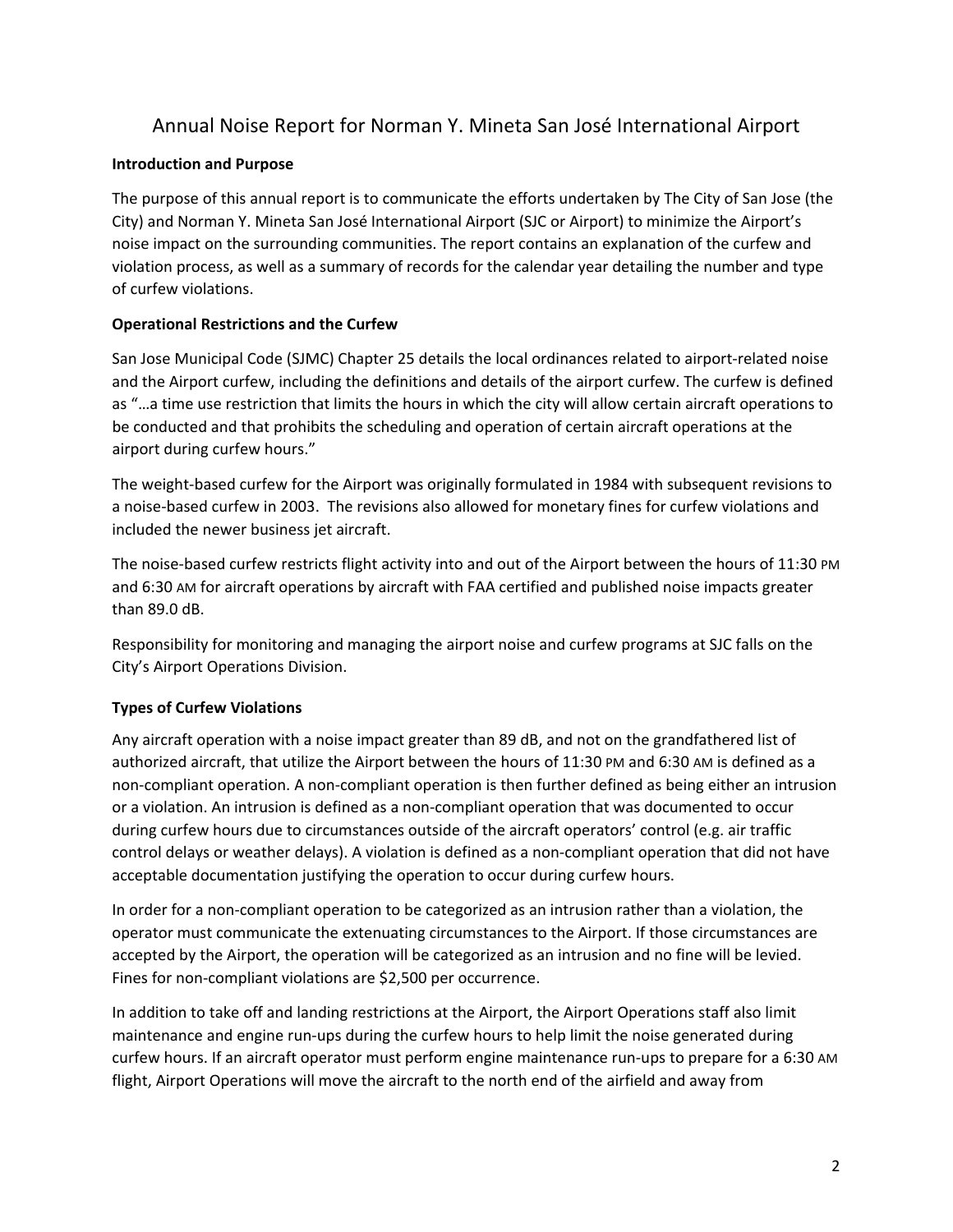surrounding residential uses at the southeast end of the airfield. Those engine maintenance run‐ups can be performed as early as 2 hours before the scheduled departure, as published in SJMC.

# **Actions Taken by Airport Operations Department**

Throughout the year, Airport Operations staff publishes the Monthly Noise Summary Charts on the Airport's website which includes the number of operations (both compliant and non‐compliant) and the number of noise complaints received each month. Additionally, Airport Operations staff uses data from the Federal Aviation Administration (FAA), along with data from an airport noise monitoring system to compile a Quarterly Noise Report for concerned residents, as well as other City, County and State officials.

The noise monitoring system mentioned above was originally installed in November 1992, with updated hardware and software installed more recently. The system records and measures aircraft noise levels at strategic locations in noise‐sensitive locations strategically located under the aircraft arrival and departure paths. The noise system also compiles flight track and flight identification information, noise complaints and complainants' addresses, and noise events. The quarterly noise monitoring and reporting is conducted in compliance with State regulations.

Airport Operations staff continually investigate and respond to noise complaints, track flight activity, review curfew operations for compliance with the SJMC and assess fines as necessary. Airport Operations staff also participate in Airport Commission meetings to communicate the findings contained in the monthly noise summary chart and respond to questions from residents of neighboring communities.

Airport staff also review airline provided justification for curfew violations, and work with aircraft operators to minimize the need to fly during curfew hours or disturb the public. The Airport Operations staff strives to take a proactive approach to managing the noise generated by SJC. Staff meets regularly with airline representatives to discuss the curfew program at SJC and the need to be a good neighbor to the surrounding community.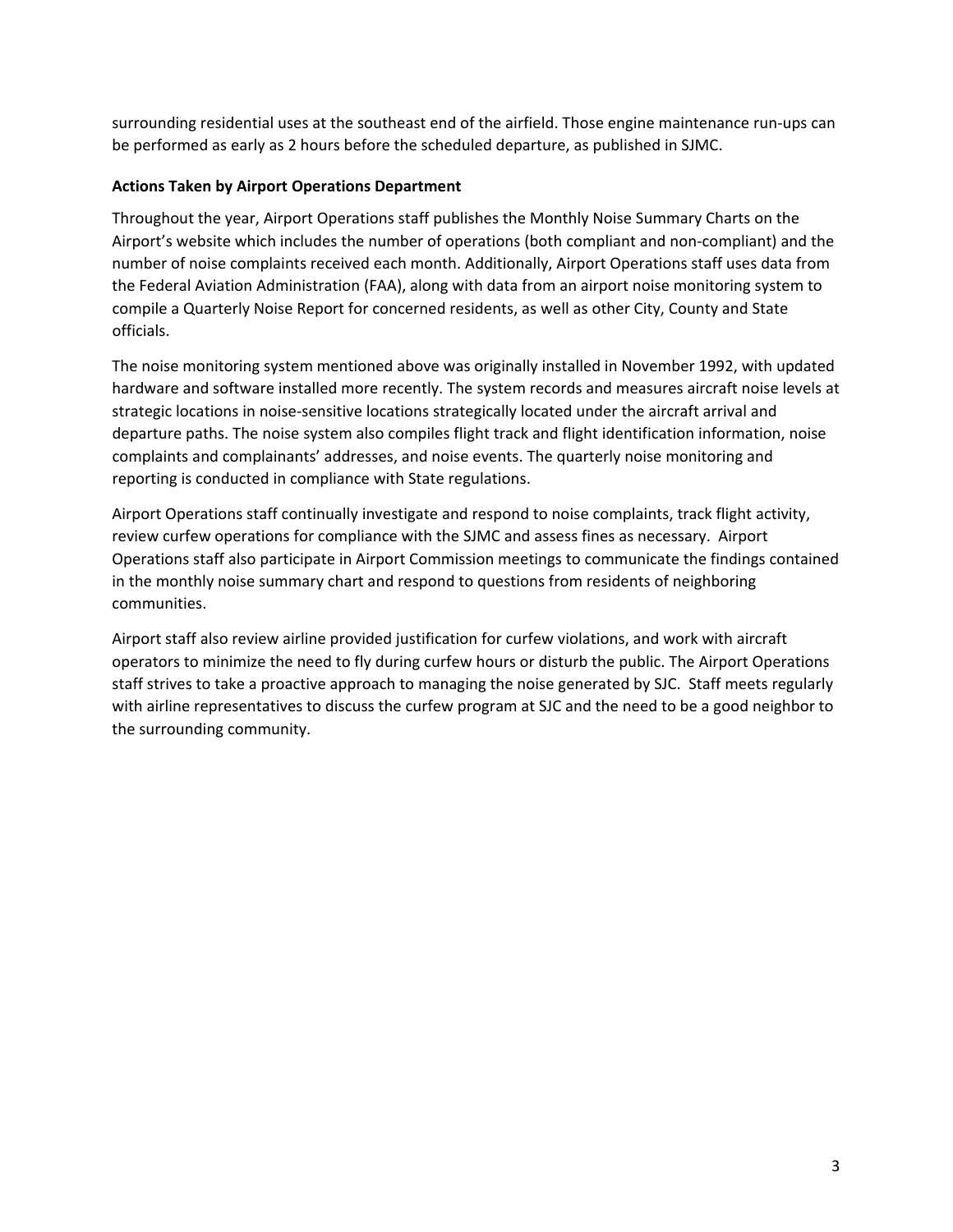### **2016 Air Carrier Operations during Curfew**

In calendar year 2016, 2,622 operations out of the total 153,419 operations occurred during the curfew hours of 11:30 PM to 6:30 AM (approximately 1.7%). For comparison, calendar year 2015 had 2,450 curfew operations out of the total 134,969 operations (approximately 1.8%)

In 2016, the Airport had 14 commercial air carrier tenants and 2 cargo air carrier tenants. Of those 16 operators, Air China, All Nippon Airways, British Airways, Federal Express, Lufthansa and Volaris each had zero curfew intrusions and violations.

In 2016, Delta Airlines, Southwest Airlines and United Parcel Service were responsible for the majority (54%) of curfew violations.

The figure and table below depict the commercial and air cargo carrier's annual violations and intrusions for the calendar year of 2016.



#### **Curfew Intrusions vs. Non-Compliant Violations, CY 2016**

| Airline    | <b>Intrusions</b> | <b>Violations</b> | Airline   | <b>Intrusions</b> | <b>Violations</b> |
|------------|-------------------|-------------------|-----------|-------------------|-------------------|
| Air Canada |                   |                   | Hawaiian  | 13                |                   |
| Alaska     | 65                | 2                 | JetBlue   | 140               |                   |
| American   | 56                |                   | Southwest | 328               |                   |
| Delta      | 109               | 23                | United    |                   |                   |
| Hainan     |                   |                   | UPS       |                   | 8                 |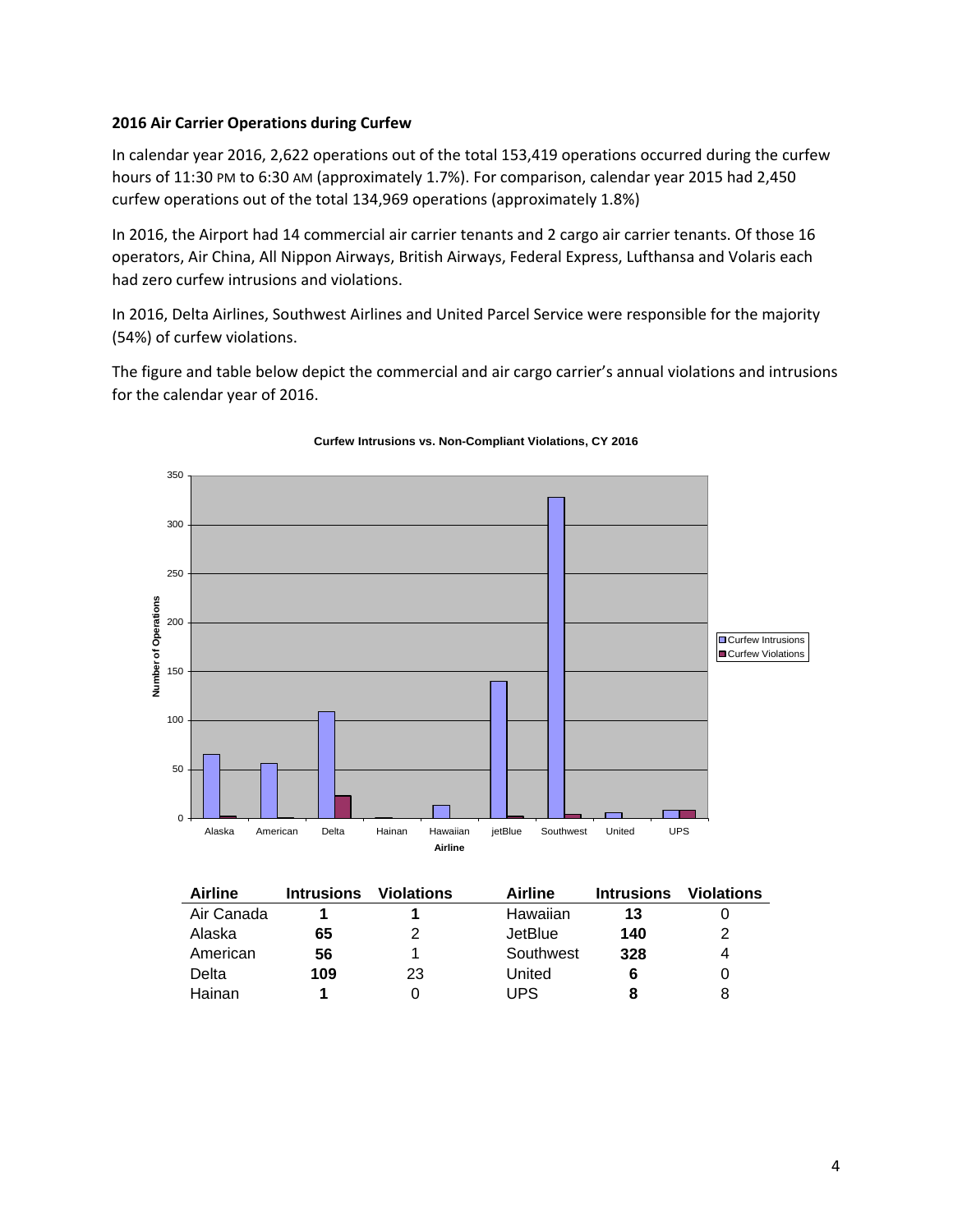During 2016, approximately 9% of the curfew intrusions were deemed violations by Airport staff and incurred the monetary fine of \$2,500, receiving the violation paperwork.

For **Delta Airlines,** the majority of the curfew violation operations occurred due to a scheduling error which resulted in the scheduling of a non-compliant aircraft to arrive at SJC between 11:30 P.M. and 11:59 P.M. Airport staff communicated the concerns with the scheduling of the aircraft both locally and with their headquarters. A written letter was sent from the SJC Noise Office concerning the scheduled times of the arrivals in the non‐compliant aircraft. Although Delta Airlines strived to arrive at SJC prior to 11:30 P.M., the airline was cited for 22 of the 25 scheduled operations.

For **United Parcel Service (UPS)**, the carrier informed Airport Operations staff that due to a forecasted increase in holiday packages outbound from the Bay Area, the carrier would be adding early morning service scheduled to arrive between 5:00 A.M. and 6:00 A.M. The Airport staff communicated the concerns of the community with UPS staff both locally and at their headquarters. This year, UPS did depart after the curfew restrictions lifted in the morning leading up the holidays; however, the airline did arrive prior to 6:30 A.M. and therefore cited for all 8 arrivals.

For the SJC‐based air carriers, a majority of the curfew intrusions occurred due to weather or mechanical delays at SJC or at other airports nationwide throughout the day. The following chart illustrates the breakdown of how many flights were affected by weather, mechanical delays, air traffic delays or other.

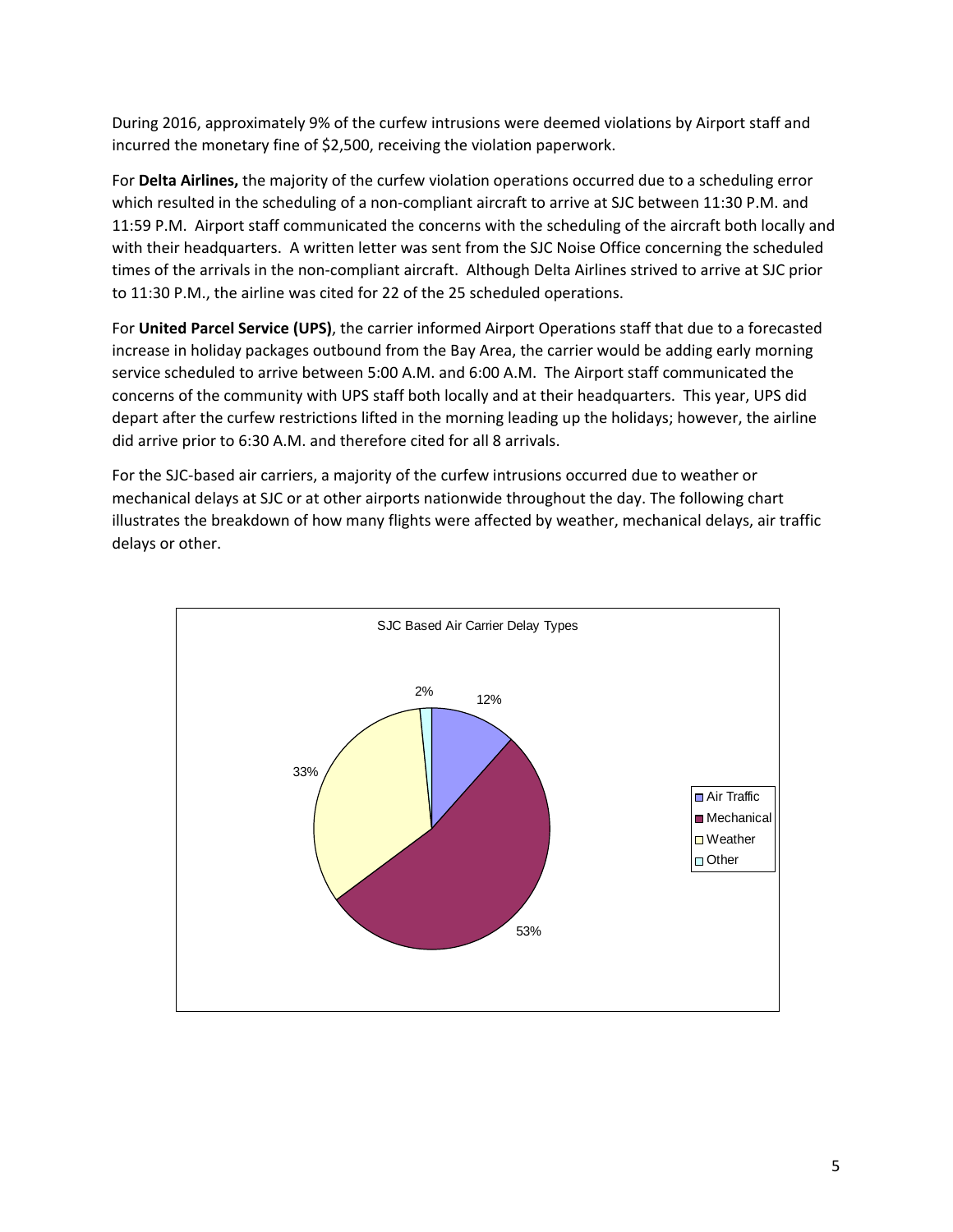The table below shows that all of the charter operations which occurred during curfew hours incurred the monetary fine and received violation paperwork from the Airport staff, with the exception of one flight. Eastern Airlines appealed their citation to the Airport Commission and the Airport Commission found the arrival to be delayed due to a mechanical delay at the point of origin.

| Airline                      |    | <b>Intrusions Violations</b> |
|------------------------------|----|------------------------------|
| Air Canada                   | 1  | 1                            |
| <b>NHL Charter</b>           |    |                              |
| <b>Detroit Red Wings</b>     | 1  | 1                            |
| <b>NHL Charter</b>           |    |                              |
| <b>Eastern Airlines</b>      | 3  | 2                            |
| <b>Private Charters</b>      |    |                              |
| <b>First Virtual Air LLC</b> | 1  | 1                            |
| Private Flight               |    |                              |
| <b>Flightworx</b>            | 1  | 1                            |
| Soccer Team                  |    |                              |
| Kaiser Air                   | 11 | 11                           |
| <b>NHL Charter</b>           |    |                              |
| <b>MLW Air, LLC</b>          | 1  | 1                            |
| <b>NHL Charter</b>           |    |                              |
| <b>Paradigm Air</b>          | 2  | 2                            |
| <b>NHL Charter</b>           |    |                              |
| <b>Sun Country Airlines</b>  | 1  | 1                            |
| <b>University Charter</b>    |    |                              |
| <b>Swift Air LLC</b>         | 3  | 3                            |
| <b>NHL Charter</b>           |    |                              |
| <b>University Charter</b>    |    |                              |

Of all curfew intrusions, a majority of the intrusions occur during the first 90 minutes of curfew (see table below). This demonstrates that the air carriers are attempting to balance serving their customers with minimizing impacts to the communities surrounding SJC.

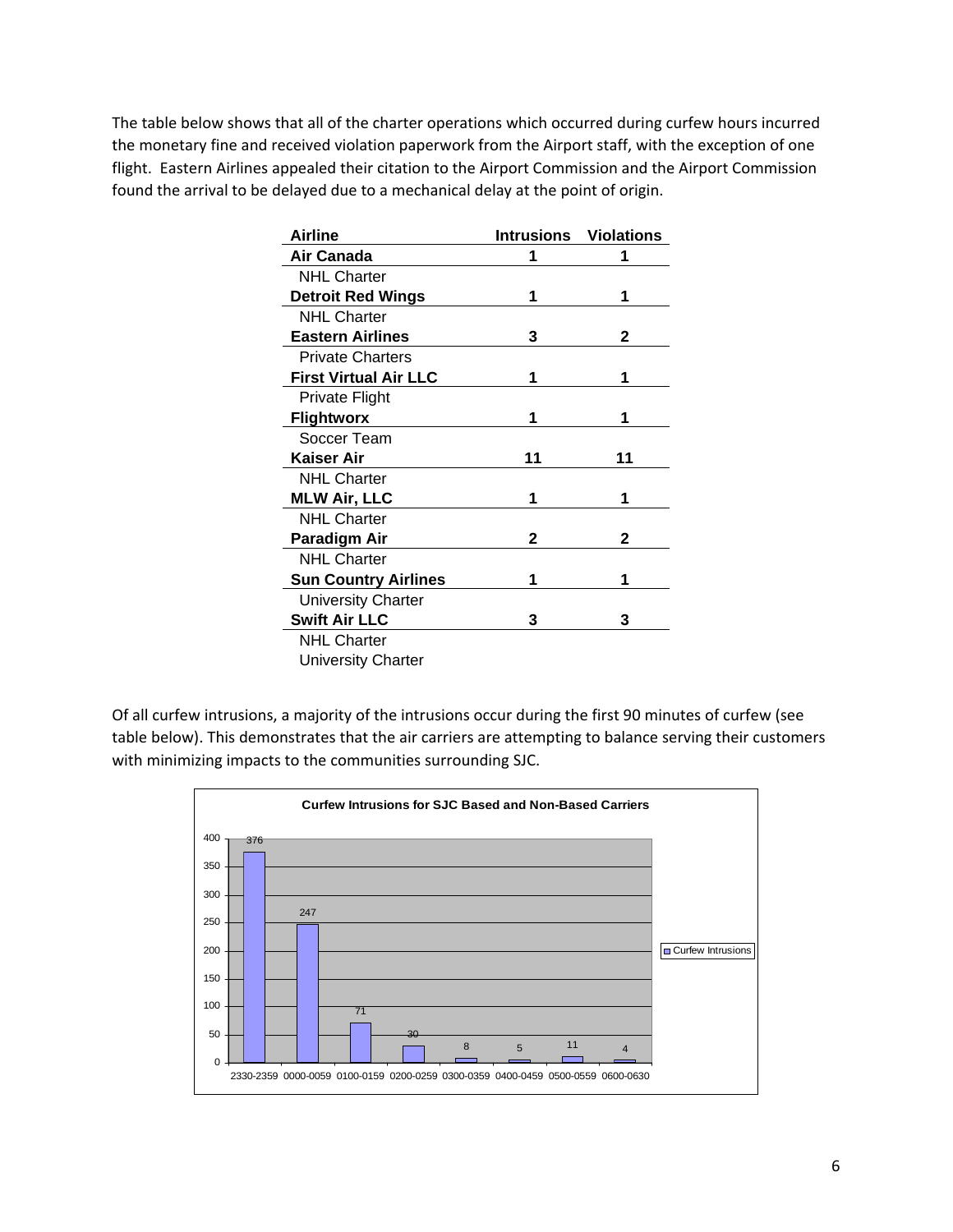## **Engine Runs**

Airport Operations staff record the number of engine maintenance checks performed during curfew hours which require a full engine run-up. In 2016, SJC did not have any operators perform a maintenance full engine run‐up during curfew hours.

# **Airport Noise Complaints**

Like many other airports in noise sensitive communities, the Airport collects noise complaints from residents of the City of San Jose as well as surrounding municipalities through a WebTrak system. This system allows for a concerned resident to load a slightly-delayed map of air traffic in the south bay area, research which aircraft could be causing the disturbance, and submit a noise complaint to Airport staff.

Airport staff also receives noise complaints or questions through email.

When possible, airport staff responds to curfew-related complaints by including the reason the aircraft in question passed overhead or nearby, an explanation of approach or departure procedures to the airport, and acknowledgement of whether or not a late night operation was a curfew violation. Additionally, responses from Airport staff may include whether a flight was flying to or from another area airport, whether the flight was an air ambulance flight or law enforcement agency.

Due to a high volume of complaints from the community of Sunnyvale during the final quarter of 2016, noise staff issued a communitywide email to those residents that issued complaints during curfew, and requested a response, acknowledging noise disruptions over the community and providing updates on noise office actions in response.

There were a total of 45,970 complaints submitted by 1,103 individual residents throughout the area. This is a 859% increase over 2015 complaints (5,351 complaints). These complaints are based on aircraft operations that are associated with SJC, but also operations to and from San Francisco International Airport, Palo Alto, San Carlos, Moffett and Reid‐Hillview Airport.

The chart below shows where the majority of the noise complaints and concerns are originating from.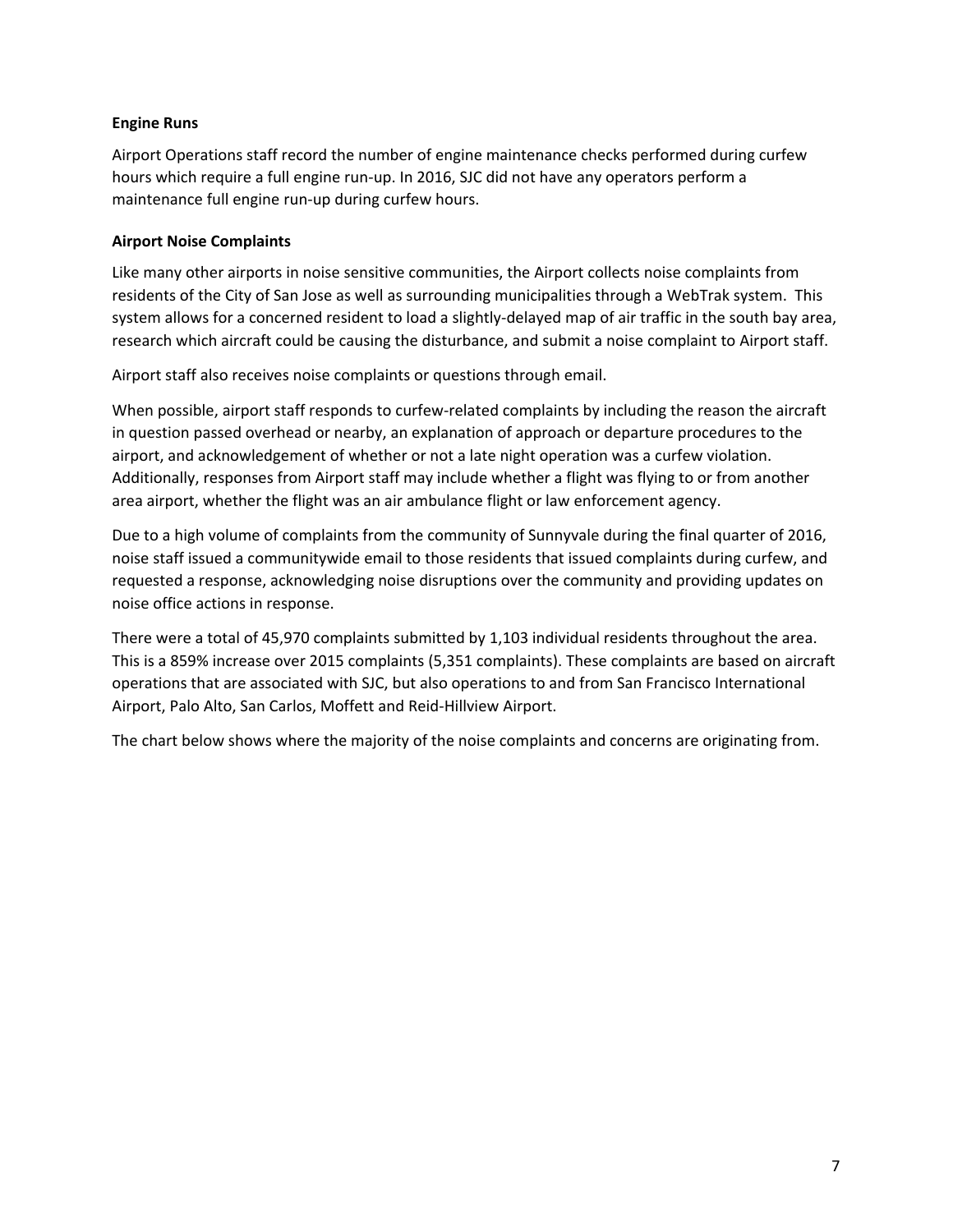

In February, residents of San Jose and Santa Clara submitted 731 complaints during the week prior to the Super Bowl game at the beginning of February 2016. These complaints were submitted by 11 residents due to the increase in helicopter and other aircraft activity either taking photos of the stadium or offering aerial security and surveillance.

Starting in July 2016, the number of noise complaints from cities and municipalities began to increase from places of residence to the west of the airport due to the increase in south flow activities (see page 9) as a result of unseasonal winds from the south. The use of the south flow procedure increased the number of complaints from the communities of Sunnyvale and Mountain View starting in the summer 2016 until the end of the calendar year.

While Sunnyvale submitted 36,640 complaints throughout the year, there still exists an increase in noise complaints from those residents in other communities from 5,351 complaints in 2015 to 9,330 complaints in 2016, an increase of 174%. The number of complaints from San Jose in 2016 totaled 1,270 while residents of San Jose submitted 629 complaints in 2015.

The graphic below shows that the flight paths into the Airport as well as San Francisco International Airport fall in line with the communities in which the airport receives the majority of the noise complaints for 2016.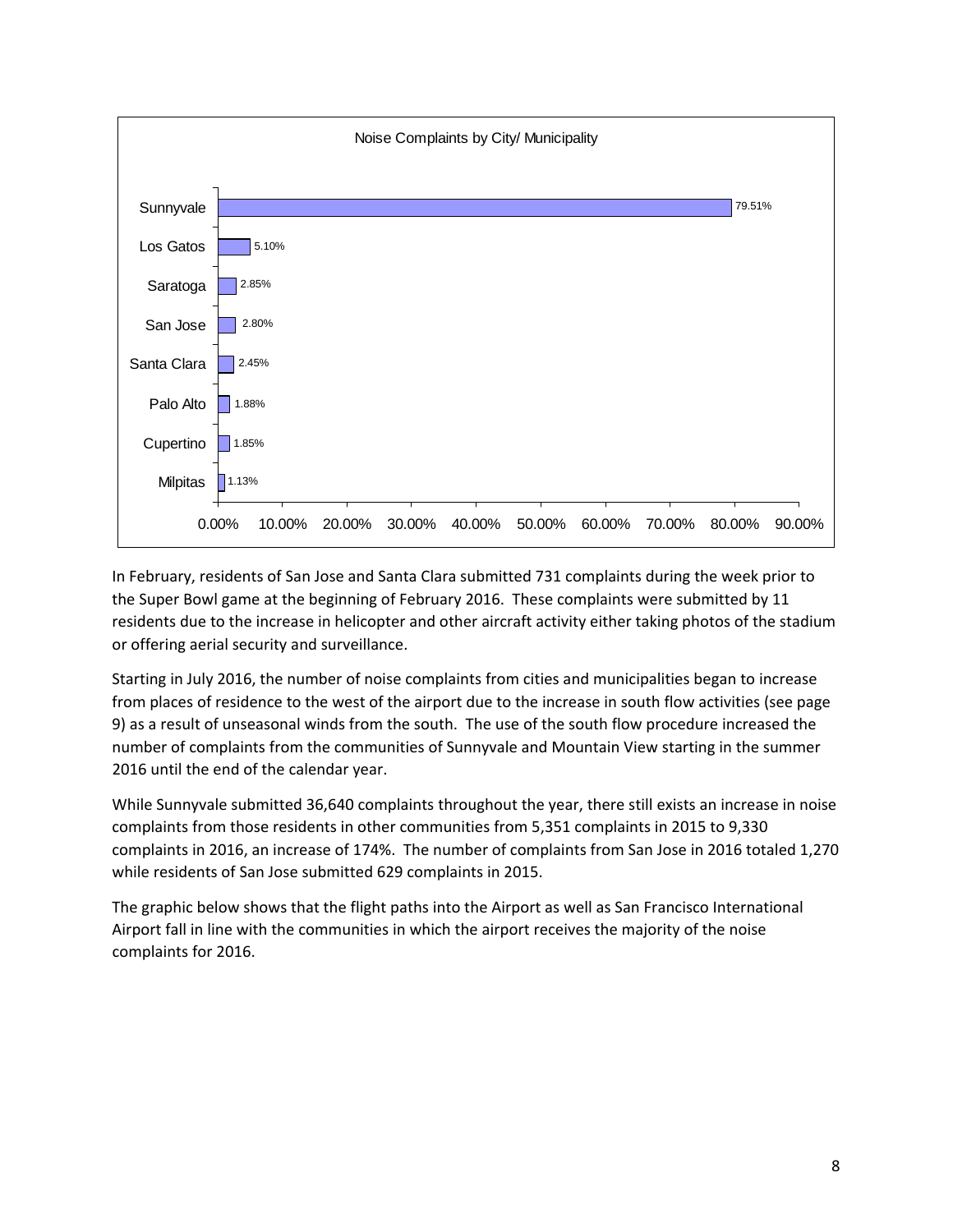

The blue lines indicate the approximate path for arrivals into SJC whereas the red line indicates the approximate path for arrivals into SFO. Ultimately, these paths can change as directed by the FAA.

# **Runway 12 Operations (South Flow)**

Occasionally, due to weather or regional traffic flow requirements, SJC arrivals will land from the north on Runway 12R or 12L instead of approaching the airfield from the south and landing on Runway 30L or 30R. In 2016, the Airport traffic operated in south flow conditions 15.8% of the year compared to 2015 wherein the traffic operated in south flow 9.1% of the year.

When the airport does operate in south flow conditions, the communities in Santa Clara, Cupertino, Mountain View and Palo Alto become more impacted by the SJC arrivals then they are under normal operating conditions. Residents who live in the downtown area are also impacted by south flow departures scheduled between 6:30 AM and 7:00 AM.

# **Future Efforts in Airport Noise**

Airport Operations staff will continue to communicate and work with commercial air carrier and cargo air carrier management regarding flight schedules and will continue striving to minimize noise impacts on the communities surrounding the airport. The air carriers continue to remain a critical partner in this effort by scheduling flights outside of the curfew hours, and investing in updated, modern aircraft fleets which have less of a noise impact on neighboring communities.